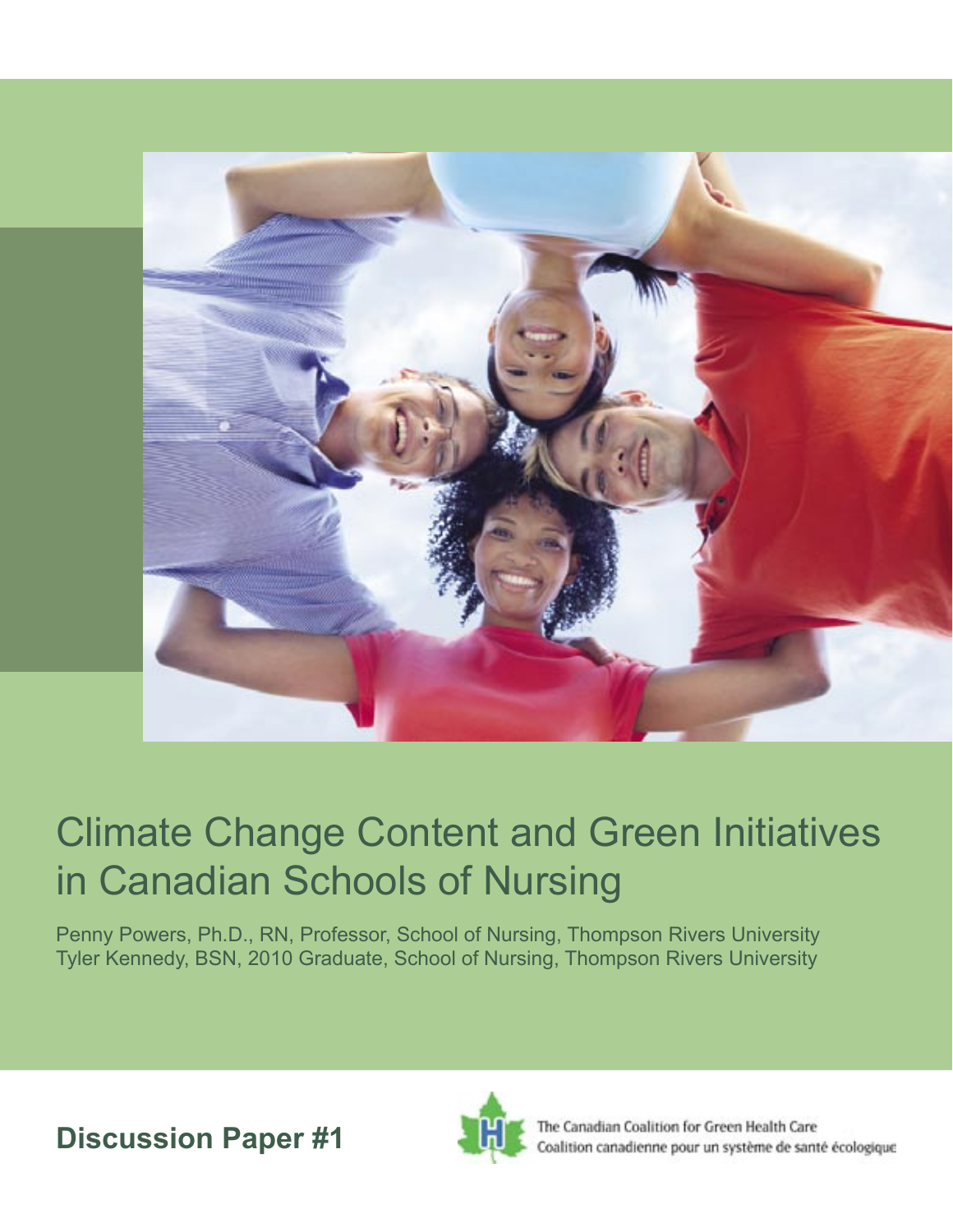# **Climate Change Content and Green Initiatives in Canadian Schools of Nursing**

# **Abstract**

All Canadian schools of nursing were surveyed regarding the inclusion of content on climate change and the possible health effects in nursing courses. The survey also included questions regarding the existence of "green committees" within the schools of nursing, and school representation on similar university committees. Results revealed limited efforts at greening the curriculum, but pointed to some good ideas for expanding school of nursing initiatives.

Key Words: Climate Change, Schools of Nursing, Green Initiatives

#### **Discussion Paper Series**

The Canadian Coalition for Green Health Care (CCGHC - the Coalition) is an alliance of committed Canadian health service organisations, associations and environmentally focused business associates that promotes the adoption of environmentally friendly and sustainable health care service delivery to complement the compassionate delivery of health care.

We encourage the adoption of resource conservation, pollution prevention principles and effective environmental management systems to reduce the Canadian health care system's ecological impact while protecting human health.

The Coalition collaborates with health care organisations, facilities, and professionals, governments and non-governmental organisations, the private sector and others to raise awareness of this issue and to increase the capacity of the health care sector to address its environmental issues.

In keeping with our mandate of empowerment through knowledge and partnership, we support the contribution of research and knowledge to greening our health services sector. The papers in this series have been developed to incite dialogue, to contribute knowledge and stimulate debate on critical issues surrounding sustainable health service delivery. The views expressed in these Discussion Papers are those of the author(s), and do not necessarily represent those of the Coalition or its Stewardship Council.

Coalition Discussion Papers are published and distributed primarily in electronic format via www.greenhealthcare.ca. Hard copies are available upon request for a fee (please contact feedback@greenhealthcare.ca). Papers may be copied and circulated freely for research and educational purposes, provided that the author(s) and CCGHC are duly cited.

Copyright © 2011, Canadian Coalition for Green Health Care, Canada www.greenhealthcare.ca Please send comments and inquiries to: feedback@greenhealthcare.ca. Design and Layout: Kent Waddington, Waddington Resource Management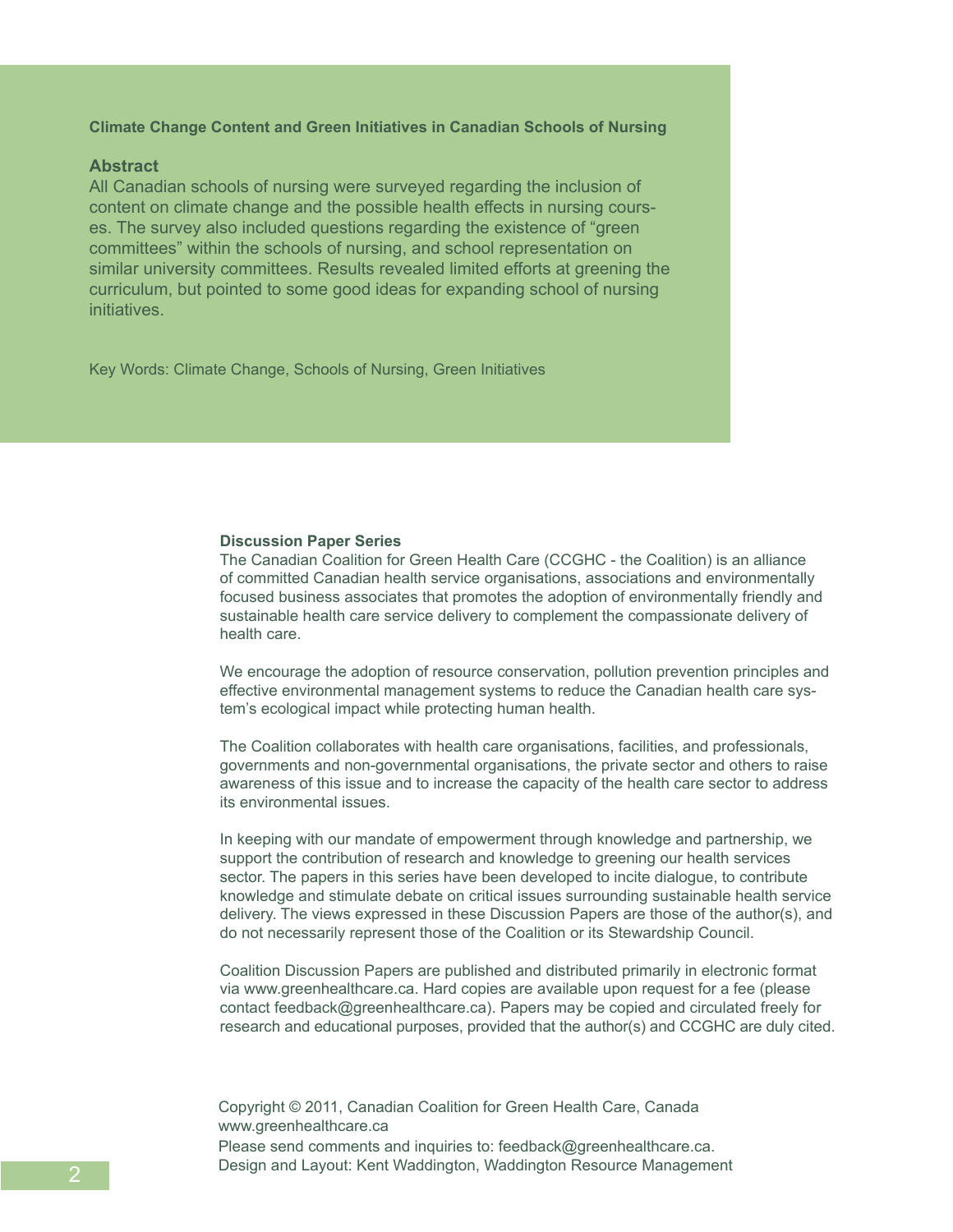# **Climate Change Content and Green Initiatives in Canadian Schools of Nursing**

#### **INTRODUCTION**

The facts of climate change are no longer in dispute. The United Nations International Panel on Climate Change (IPCC) has concluded that there is a very high likelihood that climate change is caused by human activity. The IPCC shared the 2007 Nobel Peace Prize for its work with Al Gore (IPCC, 2007). Even more recent studies report increasing threats to world climate due to accelerating indices of a warming planet even beyond that of the worst case scenarios detailed in the original IPCC report (Risbey, 2008). Despite the danger, global carbon equivalent emissions are still rising. The U.S. Department of Energy's Energy Information Administration recently released a report estimating that the world's carbon dioxide emissions will rise 39% by 2030 (DOE, 2009).

The health effects of climate change will be considerable and may overwhelm health systems. Governments are already preparing for an influx of climate change refugees when some parts of the globe become uninhabitable. Oxfam estimates that by 2015, 375 million people will be affected by climate-related disasters each year (Oxfam, April, 2009). In the Canadian far north, the Inuit are widely recognized as a vulnerable population (Furgal & Seguin, 2006). The rural poor of the world (Butterfield & Postma, 2009), especially women and children (Perera, 2008) are also vulnerable groups. As nursing educators, our challenge is two-fold. We must prepare students to deal with the health implications of climate change and we must work to ensure that health care systems around the world reduce their carbon footprints.

Various organizations have called on health care to meet these goals. The International Congress of Nurses (ICN) has issued a position statement that calls on nurses to support action on climate change in their respective countries (ICN, 2008). The Canadian Nurses Association (CNA) has posted an excellent summary of climate change issues of concern for nurses on its website, including links to other organizations and a list of actions for nurses and associations. The CNA has approved the establishment of a Canadian Nursing Environmental Health Group (CNA,

2008) and the Saskatchewan Nurses Association already has such an interest group (Regina Leader-Post, 2008). The CNA, the Canadian Medical Association (CMA), and the Canadian Coalition for Green Health Care (CCGHC) have issued a joint policy statement about climate change (CNA, 2009) urging nurses and physicians to act both in their personal and professional lives. The American Nurses Association (ANA) released a position statement in 2008 that recognizes the serious threat of climate change and supports efforts to reduce greenhouse gasses in health care (ANA, 2008). An editorial in the British Medical Journal in 2008 called for the British Medical Association (BMA) Board of Science to pressure government to reduce the carbon footprint of the National Health System trusts (BMJ, 2008). The Stern Report to the British government agreed, stating that the evidence for human-caused global climate change is unequivocal and that a concerted immediate global response is required (Her Majesty's Treasury, 2007).

#### **HEALTH CONCERNS OF CLIMATE CHANGE**

Climate change has been called a public health concern (Azfal, 2007; Frumkin, Hess, Luber, Malilay & McGeehin, 2008; Ebi, Mills, Smith, & Grambsch, 2006), a social justice issue (CNA, 2008; Butterfield & Postma, 2009), and a challenge to Nightingale's legacy (Shaner-McRae, McRae, & Jas, 2007). Indeed, the effects of climate change fall disproportionately on vulnerable populations of poor, elderly, women, children, and those in developing countries (Health Care Without Harm, 2009). Kofi Annan, former UN Secretary General, describes climate change as the greatest humanitarian challenge facing the world (Guardian, 2009).

Significant health impacts from climate change have been identified, including physical and mental health effects. Predictions include wildly irregular weather causing crop failures, disease, flooding, famine, droughts, increased parasitic infections, increased pollen levels, movement of tropical diseases to more northern locations, and more widespread effects of insect-borne diseases like dengue fever and malaria (Barlow, 2008).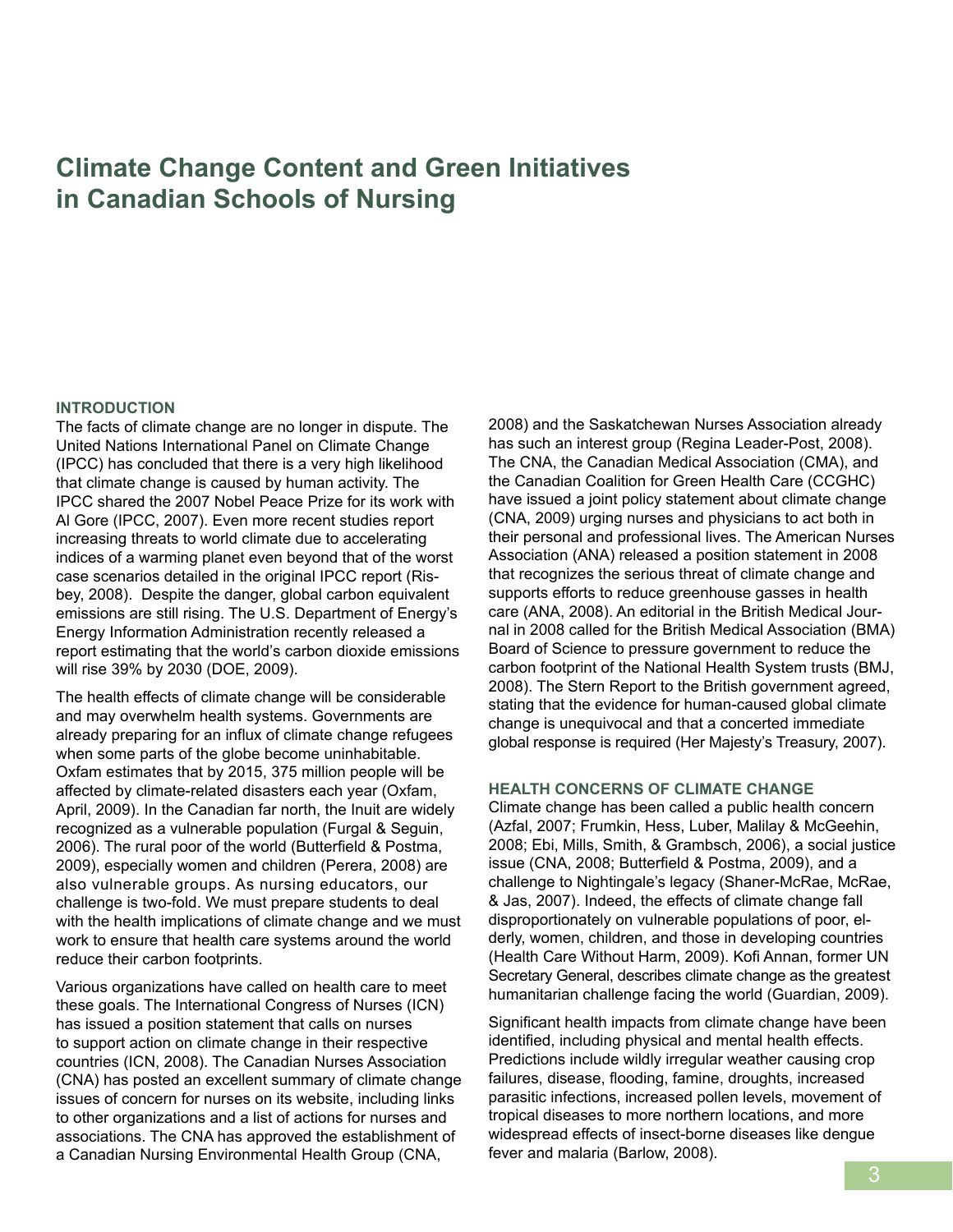**As nursing educators, our challenge is two-fold. We must prepare students to deal with the health implications of climate change and we must work to ensure that health care systems around the world reduce their carbon footprints**.



Canadians are at higher risk for emerging health threats from zoonotic diseases as a result of climate change than other countries (Charron, 2002). Extreme weather events, poor air quality and increased pollution will cause increased respiratory difficulties (Azfal, 2007), damage public health infrastructure, create social disruption and diminish quality of life, resulting in further increases in the cost of health care. Because of climate change, there are elevated risks of decreased fresh water supplies to many people in the world (Thompson, 2004), collapsing fisheries, and decreased food production (McMichael, 2001).

Fussell (2008) argues that current conceptual models from environmental epidemiology are inadequate for assessing and proposing adaptation to climate change and that new models must be created to deal with climate-related health risks. Methods for country-level assessments of vulnerability to the health effects of climate change have been developed (see Ebi, Kovats & Menne, 2006). The WHO is developing risk assessment methodologies for the health effects of climate change (Campbell-Lendrum & Woodruff, 2006), but these methodologies must be widely implemented to have any effect.

#### **THE CARBON FOOTPRINT OF HEALTH CARE**

Health care is a significant emitter of greenhouse gasses, yet health care providers consider wasting resources such as paper and water to be justified by infection control (Shaner-McRae, McRae, & Jas, 2007). About 2.1 per cent of Canada's total greenhouse gas emissions are produced by the health sector (Hancock, 2001). In the U.S., "health-care buildings are the second most energy-intensive commercial sector buildings; the health sector spends US\$ 8.5 billion on energy every year to meet patient needs, and hospitals use about twice as much total energy per square foot as traditional office space.

The National Health Service (NHS) in England has calculated its carbon footprint at more than 18 million tonnes of CO $_2$  each year – 25% of total public sector emissions." (WHO, 2009).

Sarah Lieberman, policy advisor to the Saskatchewan Registered Nurses Association said, *"Some of the key areas nurses can work on include waste management, identifying toxins in the environment and creating recycling programs, and trying to move [the Going Green agenda] forward and getting people to understand what matters… What makes this green movement unique to nursing is the nurses' ability to work and educate clients around the impact of climate change and how global warming and other environmental pollutants negatively affect their health and the communities they live in."* (Regina Leader Post, 2008).

#### **METHOD**

In order to determine how many schools of nursing in Canada have integrated information about climate change and health into their curricula, we surveyed every BSN program in the country, using both paper and online versions of the survey. Seven questions were asked regarding the existence of a Green Committee in the school of nursing, in the university, and in partner clinical agencies, plus questions regarding the existence, location and type of information provided to students about climate change and its effects on health. Respondents were invited to provide comments at the bottom of the survey.

#### **RESULTS**

Surveys were sent to all 89 BSN schools of nursing in Canada, in English and in French. The return rate was 42%. Forty-two (42) were returned: eight from Alberta, four from BC, five from Manitoba, one from Newfoundland, three from Nova Scotia, eleven from Ontario, four from Quebec and two from Saskatchewan, and four responses from unknown locations. There were no discernible responses from Yukon, Nunavut, New Brunswick, or Prince Edward Island, but responses from these provinces could have been among the unidentifiable returns.

Eight out of the 42 responding schools (19%) have established a Green (or Environmental or Sustainability) Committee and 29 schools (69%) reported that their university has a Green (or Environmental or Sustainability) Committee, with four schools reporting that their school is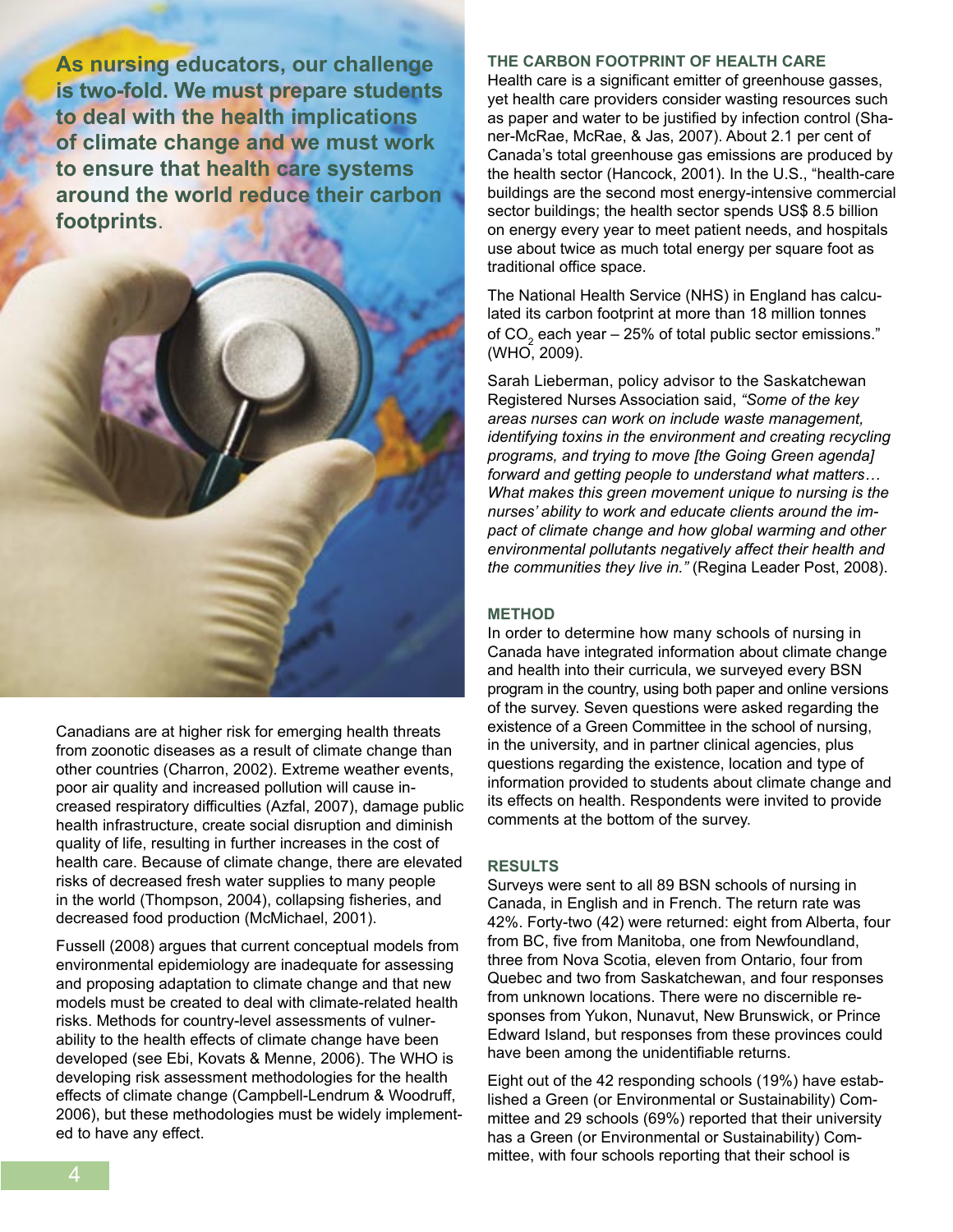represented on the university committee (9%). Seventeen schools (40%) reported that one or more of their clinical agencies has a Green (or Environmental or Sustainability) Committee. Nineteen schools (45%) responded that their students receive educational content in climate change or environmental sustainability.

The most commonly cited topic for which students receive content is the predicted health effects of climate change (16), followed by the role of the nurse in addressing climate change (15), personal actions that can be taken to address climate change (15), predicted consequences of climate change (13), the role of public health in addressing climate change (10), mechanisms and causes of climate change (6) and the Intergovernmental Panel on Climate Change (IPCC) data on climate change (4). The most commonly cited class in which this content is presented is the community health nursing course (8), but some schools have electives within nursing (1) or science (3). One school said that the content was threaded throughout the curriculum, and two schools reported that they put this information in the leadership or professional issues course. One school has a health and environment course and one school addresses this information in the health promotion course.

When asked to describe current green initiatives in their school, sixteen (38%) of the schools cited recycling of paper and cardboard, compostables, cans, bottles, plastics, or toner cartridges. Seven schools (16%) indicated that they were trying to move toward a paperless campus.

Examples of green initiatives provided by schools included giving first year students a stainless steel re-usable coffee mug, encouraging car-pooling, using green cleaning products, buying printers that print double sided by default (2), turning off computers when not in use (3), moderating temperatures in offices and classrooms (2), banning bottled water, electronic submission of assignments (2), encouraging the use of public transportation, using paper med cups instead of plastic, sending used textbooks to other countries, encouraging telecommuting from home, using electronic calendars instead of paper calendars, and keeping electronic student data instead of using paper.

# **ANALYSIS AND RECOMMENDATIONS**

Schools of nursing in Canada are beginning to take action with regard to 1) establishing a Green Committee, 2) providing students with information regarding climate change and health, and 3) reducing their carbon footprint. It is more common for a university to have a Green Committee than for a school of nursing, but only four of the schools have a representative on their university committee. Hopefully, more schools will create Green Committees in the future or have a representative on their university committee.

Only forty-seven percent of the sample schools of nursing provide students with content on climate change, the majority of this content appearing in a community health nursing course, where the predicted health effects of climate change are discussed. The information on the CNA website can be very helpful in generating content for inclusion in

nursing courses. Included on the website are a video, an educational module that includes, a PowerPoint presentation and student objectives. A model curriculum for nursing courses on climate change and health is needed, perhaps to be used as a nursing elective.

Only 19% of the schools have established a Green Committee, but 69% of the universities have Green Committees and 40% of the clinical agencies have them. Many more schools of nursing could benefit from a Green Committee to address issues specific to nursing and nursing education. Only 45% of the responding schools include content on climate change and health in their curriculum. Given the importance of this topic in the future careers of our students, this percentage should be increased.

Many excellent initiatives for reducing carbon emissions were mentioned by survey respondents, but very few schools take part in more than two. A few schools mentioned that students were working to further these goals.

Students are an important resource for creating committees, performing waste audits, and gathering information from other schools to provide action items to be considered by the faculty. Projects in community health classes are a potential source of ideas for green initiatives to which students can contribute. Having a Green Committee within the school would be helpful to assess and evaluate the relative effectiveness of such measures. Using students to gather data would be one educationally attractive activity that involves the entire school.

# **CONCLUSIONS**

Public health in the future will face enormous problems related to climate change, some of which are not yet identified (McCartney, Hanlon & Romanes, 2007). There are many human roadblocks to global sustainability, and basic world views must be shifted (Campbell, 2008). Nursing and schools of nursing can help guide citizens of every country to think differently about climate change (Beddoe, Costanza, Farley, Garza, Kent, Kubiszewski, Martinez, McCowen, Murphy, Myers, Ogden, Stapleton & Wordward, 2009; Roehr, 2007).

A survey published in 2004 indicated that the population of the Canadian province of Alberta, while highly concerned about health problems related to the environment, do not consider environmental issues when shopping for consumer goods or making transportation decisions (Plotnikoff, Wright & Karunamuni, 2004). We as health educators need to put environmental health concerns into nursing's scope of practice so we can teach others how to reduce their carbon footprint (Condon & Welker-Hood, 2007). Nursing instructors have been urged to put climate change into the curriculum (Hunt, 2006) and Canadian nursing schools are beginning to respond.

There are many ways for health professions to reduce emissions (Schwartz, Parker, Glass & Hu, 2006), many of which were mentioned by our survey respondents. There are several online resource guides for health professionals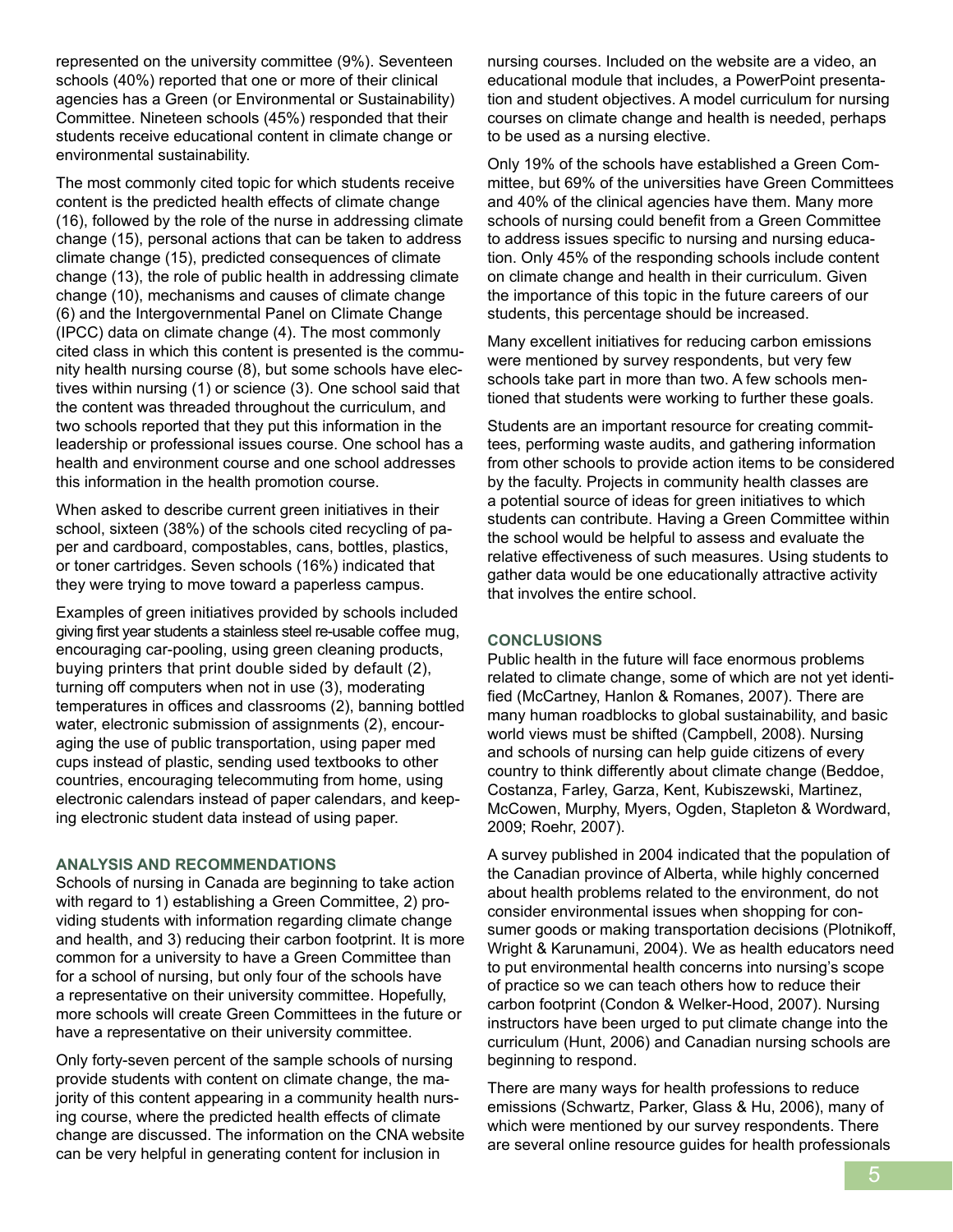

# **GREEN INITIATIVES**

Examples of green initiatives provided by schools included giving first year students a stainless steel re-usable coffee mug, encouraging car-pooling, using green cleaning prod ucts, buying printers that print double sided by de fault, turning off computers when not in use, moderating temperatures in offices and classrooms, banning bottled water, electronic submission of assignments, encouraging the use of public transporta tion, using paper med cups instead of plastic, sending used textbooks to other countries, encouraging tele commuting from home, using electronic calendars instead of paper calendars, and keeping electronic student data instead of using paper.

(http://ehnursing.org). The Global Healthcare Waste Proj ect (www.gefmedwaste.org) aims to raise awareness about health care waste. University of Maryland hosts a site about greening schools of nursing (www.envirn.umaryland. edu/greenschool/index.html).

The Canadian Coalition for Green Health Care (www. greenhealthcare.ca) and Health Care Without Harm (no harm.org) both have websites that offer valuable resources for health professionals wishing to integrate information on climate change and health into their curriculum. Aus tralian nurses are on the forefront of addressing climate change (Smith, 1996), including the mental health implica tions (Morrissey & Reser, 2007). The Canadian Centre for Environmental Education (CCEE), established in 2005 by ECO Canada and Royal Roads University, offers education and professional development opportunities including a distance-based post-graduate Certificate in Environmental Practice (CCEE, 2009). Green is a growth industry, and nursing schools should be in the vanguard of these initia tives.

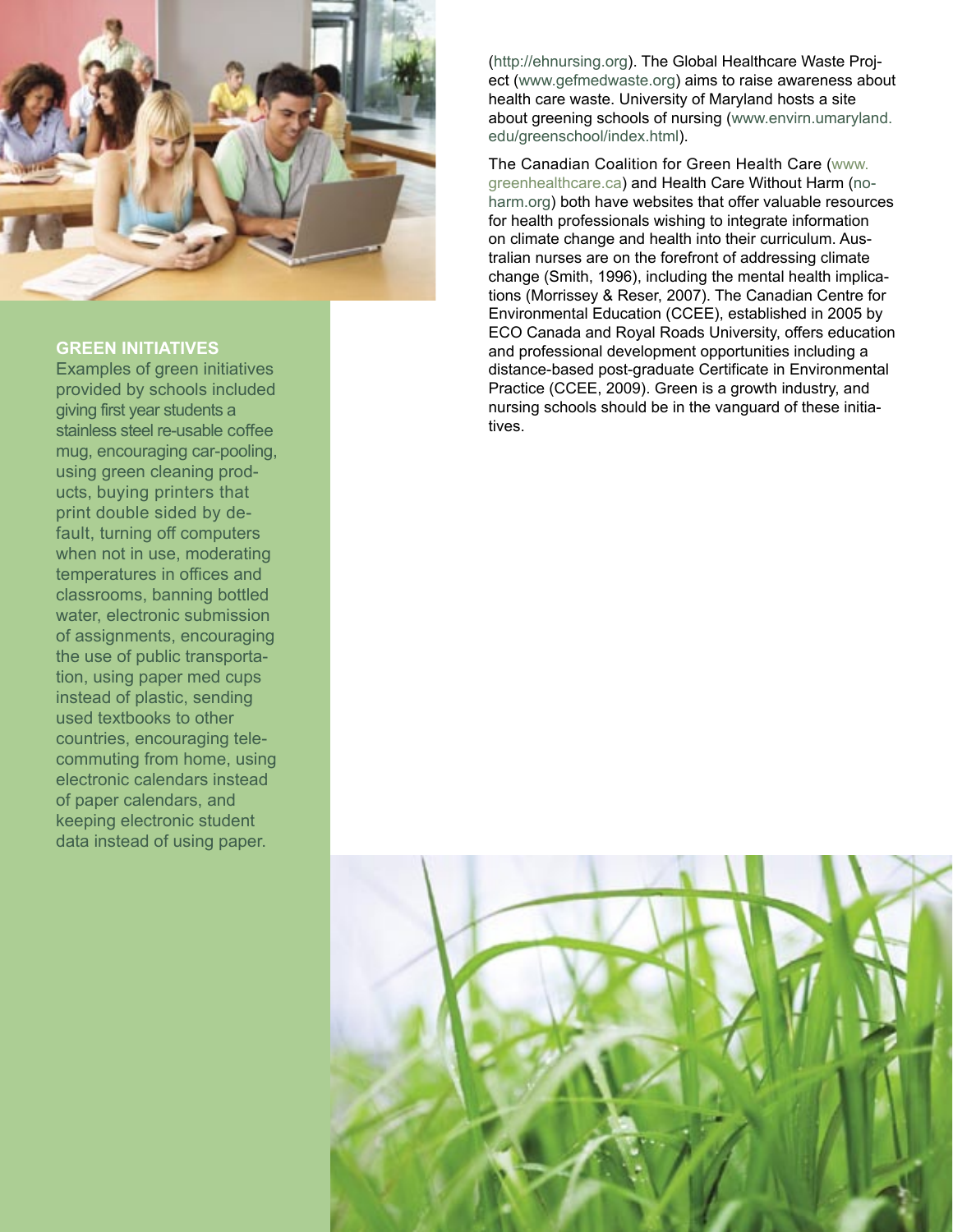# **REFERENCES**

*ANA (2008). American Nurses Association 2008 House of Delegates Resolution on Global Climate Change. Retrieved January 28, 2010 from: http://www.nursingworld.org/MemberCenter-Categories/ANAGovernance/HODArchives/2008HOD/ActionsAdopted/GlobalClimateChangeandHumanHealth.aspx*

*Azfal, B.M. (2007). Global warming: a public health concern. Online Journal of Issues in Nursing 12(2). Retrieved June 4, 2009, from http://web.ebscohost.com.ezproxy.tru.ca/ehost/detail? vid=6&hid=2&sid=7c6ba735-c36f-491c-b10d-85ecfc322343%4 0sessionmgr3&bdata=JnNpdGU9ZWhvc3QtbGl2ZQ%3d%3d#d b=c8h&AN=2009757139#db=c8h&AN=2009757139*

*Barlow, G. (2008). Nurses feel impact of climate change. Australian Nursing Journal 15(10), 24-26.* 

*Beddoe, R., Costanza, R., Farley, J., Garza, E., Kent, J., Kubiszewski, I., et al. (2009). Overcoming systemic roadblocks to sustainability: The evolutionary redesign of worldviews, institutions, and technologies. Proceedings of the National Academy of Sciences, 106(8), 2483-2489. doi: 10.1073/pnas.0812570106* 

*Bloice, C., & Hallinan, C. (2005). Global warming: Katrinastyle storms are just one of many threats to human health. Revolution: The Journal for RNs and Patient Advocacy, 6(5), 12-17.* 

*BMJ (2008). Global Environmental Change and Health: Impacts, inequalities and the health sector. British Medical Journal 26 January, 2008. Retrieved on January 28, 2010 from: http:// www.bmj.com/cgi/content/full/336/7637/191*

*Butterfield, P., Postma, J. & the ERRNIE research team. (2009). The TERRA Framework: Conceptualizing rural environmental health inequities through an environmental justice lens. Advances in Nursing Science 32(2), 107-117.* 

*Campbell, S. (2008). Nursing the planet. Primary Health Care, 18(3), 41-48. doi: Article* 

*Canadian Nurses Association. (2006). Social justice: A means to an end, an end itself. Ottawa: Author. Retrieved July 26, 2007, from http://www.cna-nurses.ca/CNA/documents/pdf/publications/ Social\_Justice\_e.pdf*

*Canadian Nurses Association. (2008). The role of nurses in addressing climate change. Ottawa: Author.*

*CCEE (2009). The Canadian Centre For Environmental Education. Retrieved June 4, 2009 from http://www.ccee.ca/about.aspx*

*Charron, D. F. (2002). Potential impacts of global warming and climate change on the epidemiology of zoonotic diseases in Canada. Canadian Journal of Public Health. Revue Canadienne De Santé Publique, 93(5), 334-335. Retrieved June 4, 2009, from http://www.ncbi.nlm.nih.gov/pubmed/12353451* 

*CNA (2008). CNA emerging groups. Retrieved June 4, 2009 from http://www.cna-aiic.ca/CNA/about/members/emerging/default\_e.aspx*

*CNA (2009). Joint Position Statement: Environmentally Responsible Activity in the Health-Care Sector. Retrieved October 30, 2009 from http://www.cna-aiic.ca/CNA/documents/pdf/publications/JPS99\_Environmental\_e.pdf*

*Condon, M. & Welker-Hood, K. (2007). Environment, health and safety. American Nurse Today 2(6), 56.*

*Coote, A. (2008). How should health professionals take action against climate change? British Medical Journal 336, p. 733-734.*

*Dietz, S., Hope, C., Stern, N., & Zenghelis, D. (2007). Reflections on the Stern Review (1). A robust case for strong action to reduce the risks of climate change. World Economics, 8, 121-168. Retrieved October 31, 2007, from http://www.hm-treasury.gov. uk/media/E/8/World\_Economics1.pdf*

*DOE (May, 2009). International Energy Outlook. Retrieved June 4, 2009 from http://www.eia.doe.gov/oiaf/ieo/pdf/0484(2009).pdf*

*Ebi, K. L., Kovats, R. S., & Menne, B. (2006). An Approach for Assessing Human Health Vulnerability and Public Health Interventions to Adapt to Climate Change. Environmental Health Perspectives, 114(12), 1930-1934. doi: 10.2307/4119609* 

*Ebi, K. L., Mills, D. M., Smith, J. B., & Grambsch, A. (2006). Climate Change and Human Health Impacts in the United States: An Update on the Results of the U.S. National Assessment. Environmental Health Perspectives, 114(9), 1318–1324. doi: 10.1289/ehp.8880* 

*Environment Canada. (2007). Government of Canada five-year progress report: Canada-wide standards for particulate matter and ozone. Retrieved April 21, 2008, from http://www.ec.gc. ca/cleanair-airpur/caol/pollution\_issues/cws/s4\_e.cfm* 

*Frumkin, H., Hess, J., Luber, G., Malilay, J., & McGeehin, M. (2008). Climate Change: The Public Health Response. Am J Public Health, 98(3), 435-445. doi: 10.2105/AJPH.2007.119362* 

*Furgal, C., & Jacinthe Seguin. (2006). Climate Change, Health, and Vulnerability in Canadian Northern Aboriginal Communities. Environmental Health Perspectives, 114(12), 1964-1970. doi: 10.2307/4119614* 

*Fussel, H. M. (2008). Assessing adaptation to the health risks of climate change: what guidance can existing frameworks provide? International Journal of Environmental Health Research 18(1), 37-63.* 

*Fussel, H.-M., Klein, R., & Ebi, K. (2006). Adaptation assessment for public health. In B. Menne & K. Ebi (Eds.), Climate change and adaptation strategies for human health (pp. 41- 62). Dordrecht, Germany: Springer.*

*Government of Canada. (2007, April 26). Action on climate change and air pollution. In Canada's new government announces targets to tackle climate change and reduce air pollution [Press release]. Retrieved July 27, 2007, from http://www. ecoaction.gc.ca/news-nouvelles/20070426-3-eng.cfm* 7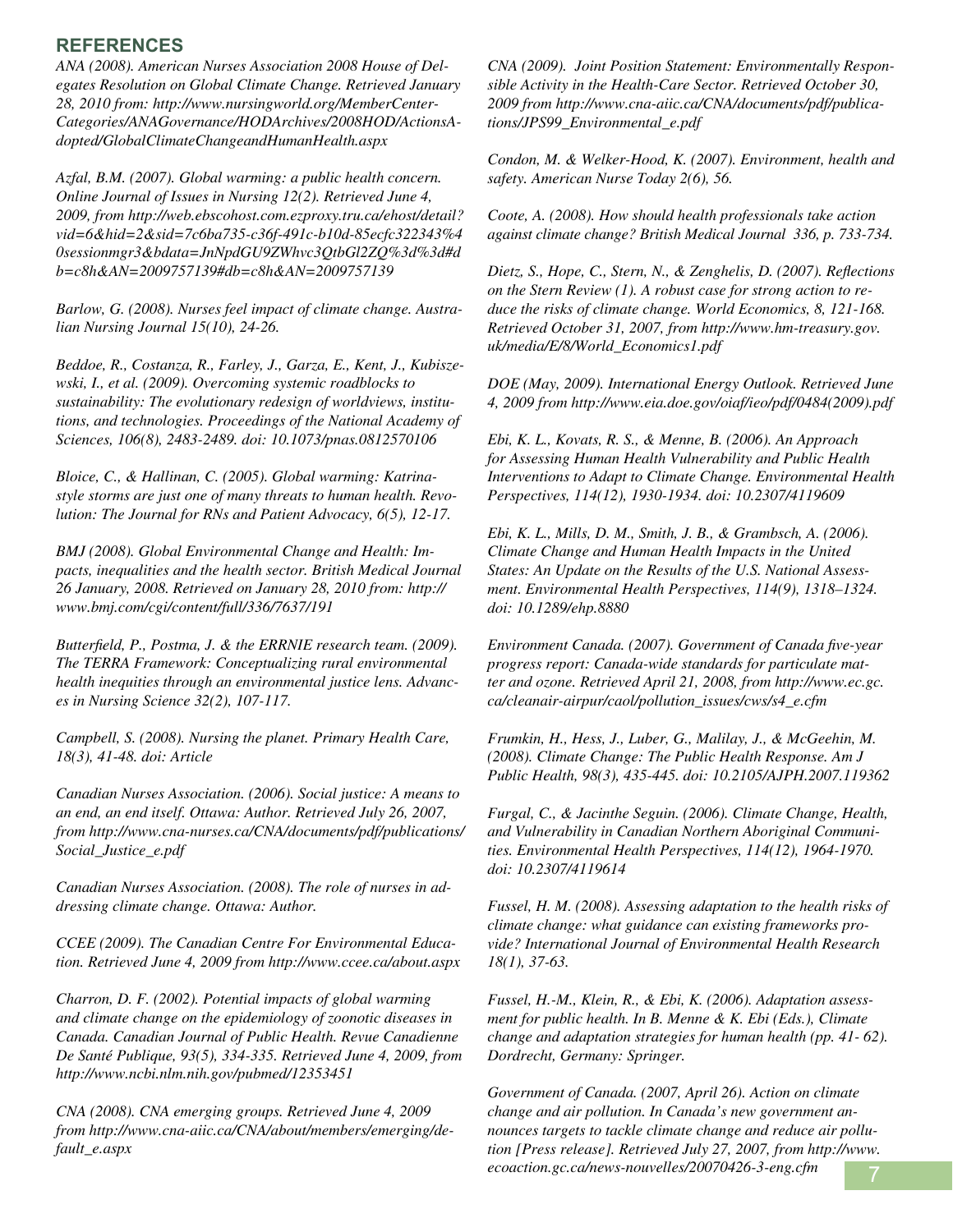*Guardian (May 29, 2009). Global arming causes 300,000 deaths a year, says Kofi Annan think tank. http://www.guardian.co.uk/ environment/2009/may/29/1, accessed October 21, 2009.* 

*Hancock, T. (2001). Doing Less Harm: Assessing and Reducing the Environmental Impact of Canada's Health Care System. The Canadian Coalition For Green Health Care: www.greenhealthcare.ca*

 *Health Canada. (2005). Your health and a changing climate: Information for health professionals. Ottawa: Minister of Health.* 

*Health Canada. (2005). Your health and a changing climate: Information for health professionals. Ottawa: Minister of Health. Health Care Without Harm (2009). The issue. http://www.noharm.org/us\_canada/issues/energy/. Accessed October 21, 2009.* 

*Her Majesty's Treasury (2007). Stern Review: The Economics of Climate Change. Retrieved May 26, 2009 from http://www.hmtreasury.gov.uk/stern\_review\_report.htm*

*Hunt, G. (2006). Climate change and health. Nursing Ethics, 13(6), 571-572. Retrieved June 4, 2009, from http://www.ncbi. nlm.nih.gov/pubmed/17193799* 

*ICN (2008). Position Statement on Climate Change. Retrieved June 4, 2009 from http://www.icn.ch/psclimate.htm*

*Intergovernmental Panel on Climate Change. (2007a). Climate change 2007: the physical science basis: Summary for policymakers. Contribution of Working Group I to the Fourth Assessment Report of the Intergovernmental Panel on Climate Change. Cambridge, UK: Cambridge University Press.* 

*Intergovernmental Panel on Climate Change. (2007b). Human health (pp. 392-431). Climate change 2007: impacts, adaptations and vulnerability: Summary for policymakers. Contribution of Working Group II to the Fourth Assessment Report of the Intergovernmental Panel on Climate Change. Cambridge, UK: Cambridge University Press.*

*IPCC (2007). Climate change 2007. Retrieved May 26, 2009 from http://www.ipcc.ch/*

*Koppe, C., Kovats, R. S., Jendritzky, G., & Menne, B. (2004). Heat waves: Risks and Responses. Health and Global Change Series No. 2. World Health Organization Europe. Retrieved January 9, 2007, from http://www.euro.who.int/document/ e82629.pdf* 

*McBean, G. A. (2005). Risk mitigation strategies for tornadoes in the context of climate change and development. Mitigation and Adaptation Strategies for Global Change, 10, 357-366.*

*McMichael, A. (2003). Global climate change and health: An old story writ large. In A. McMichael, D. H. Campbell-Lendrum, C. Corvalan, K. Ebi, & A. Githeko (Eds.), Climate change and human health: Risks and responses (pp. 1-17). Geneva: World Health Organization.*

*McMichael, A. J., Powles, J. W., Butler, C. D., & Uauy, R. (2007). Food, livestock production, energy, climate change, and health. The Lancet, 370(9594), 1253-1263. doi: 10.1016/S0140- 6736(07)61256-2* 

*McMichael, A. J., Woodruff, R. E., & Hales, S. (2006). Climate change and human health: present and future risks. The Lancet, 367(9513), 859-869. doi: 10.1016/S0140-6736(06)68079-3* 

*Nickels, S., Furgal, C., Buell, M., & Moquin, H. (2005). Unikkaaqatigiit – Putting the human face on climate change: Perspectives from Inuit in Canada. Ottawa: Inuit Tapiriit Kanatami, Nasivvik Centre for Inuit Health and Changing Environments (Université Laval) & Ajunnginiq Centre (National Aboriginal Aboriginal Health Organization).* 

*Oxfam (April, 2009). The Right to Survive: the humanitarian challenge for the twenty-first century. Retrieved June 4, 2009 from http://www.oxfam.org.uk/resources/papers/downloads/ right\_to\_survive\_report\_text.pdf*

Patz, J. A., Campbell-Lendrum, D., Holloway, T., & Foley, J. *A. (2005). Impact of regional climate change on human health. Nature, 438, 310-317.*

*Perera, F. P. (2008). Children Are Likely to Suffer Most from Our Fossil-Fuel "Addiction". Environmental Health Perspectives. doi: 10.1289/ehp.11173* 

*Pope, C. A., & Dockery, D.W. (2006). Health effects of fine particulate air pollution: Lines that connect. Journal of Air and Waste Management Association, 56, 709-742.*

*Regina Leader Post (November 29, 2008). Nursing association promotes greener health-care system. Retrieved October 22, 2009 from: http://www2.canada.com/saskatoonstarphoenix/ news/story.html?id=c4f2e224-aa9a-4f20-a3ef-813fe3e3b813.* 

*Risbey, J.S. (2008). The new climate discourse, alarmist or alarming? Global Environmental Change 18(1), 26-37. Retrieved January 28, 2010 from http://www.sciencedirect. com/science?\_ob=ArticleURL&\_udi=B6VFV-4PG2KRK-1&\_ user=742544&\_coverDate=02%2F29%2F2008&\_rdoc=1&\_ fmt=high&\_orig=search&\_sort=d&\_docanchor=&view=c&\_ searchStrId=1184699886&\_rerunOrigin=scholar. google&\_acct=C000041223&\_version=1&\_urlVersion=0&\_use rid=742544&md5=1f6fc4704dd8a67912de813af971b91a#sec7*

*Roehr, B. (2007). Doctors should speak out on climate change, expert says. British Medical Journal 335, 636.* 

*Shaner-McRae, H., McRae, G., & Jas, V. (2007). Environmentally safe health care agencies: nursing's responsibility, Nightingale's legacy. Online Journal of Issues in Nursing 12(2). Retrieved May 26, 2009 from http://www.medscape.com/viewarticle/561370\_1.*

*Smith, M. (1996). Climate change and your health. Australian Nursing Journal (July 1993), 4(3), 20-23. Retrieved June 4, 2009, from http://www.ncbi.nlm.nih.gov/pubmed/8945117* 8